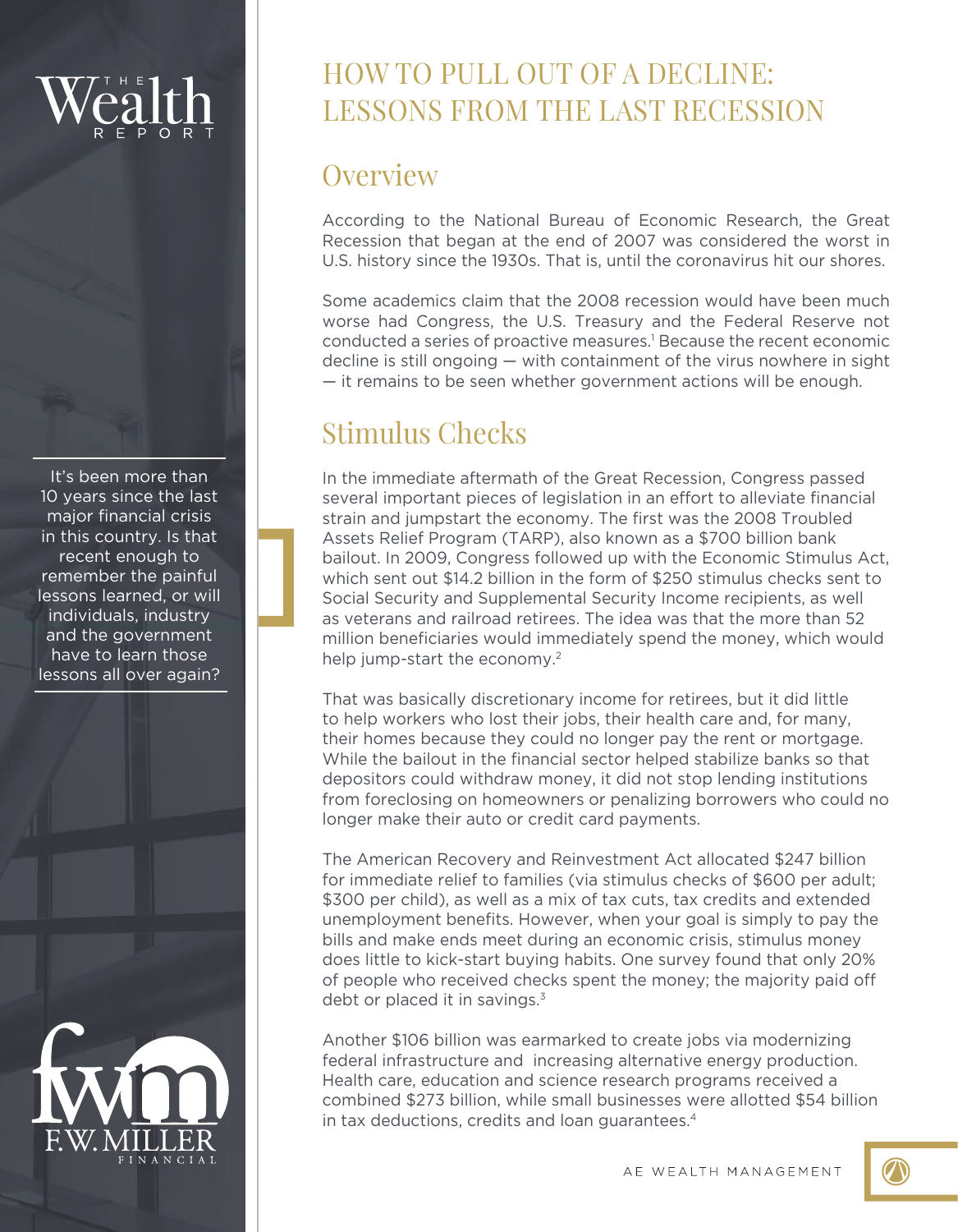### **Great Recession Numbers5**

- 8.8 million jobs lost
- 10% unemployment rate
- 8 million foreclosed homes
- Average home price declined 40%
- \$19.2 trillion lost in household wealth
- S&P 500 declined 38.5%
- \$7.4 trillion lost in stock wealth (avg. \$66,200 per household)
- Employer-sponsored savings/retirement account balances declined 27%

### Quantitative Easing

The Federal Reserve stepped in with an aggressive monetary policy known as quantitative easing. This means it purchased about \$2.1 trillion in Treasury bonds and mortgage-backed securities in an effort to flood money directly into the U.S. financial system.<sup>6</sup>

The Fed also mandated stringent reserves and investment guardrails on the nation's largest financial institutions in order to meet "stress test" guidelines.7

*"Sounds a bit like the Great Depression and the New Deal. But while the Depression led to both a revolution in economic thinking and a host of huge institutional and legal changes (e.g., the FDIC, the SEC, Glass-Steagall), the Great Recession has not." 8*

### 2020 Pandemic-Induced Economic Decline

The initial numbers that launched the 2020 recession were actually worse than that of the Great Recession. The U.S. economy contracted by a record 31.7% in the second quarter. The unemployment rate surged to 14.7%. Retail sales plummeted by 16.4% and, in March, the Dow Jones Industrial Average (DJIA) set four new record drops, culminating in a one-month decline of 20.3%. This marked the end of the 11-year bull run.9

Over March and April, Congress passed four pieces of legislation for a combined total of more than \$2.5 trillion in stimulus dollars.<sup>10</sup> In October, Fed Chairman Jerome Powell urged lawmakers to provide more stimulus in order to help the recovery move stronger and faster.<sup>11</sup>

However, perhaps it's worth taking a look back at how well the economy recovered in response to past interventions.

### Target Consumers

During the Great Recession, lawmakers looked to bail out Wall Street first. The strategy was a holdover from the Reaganomics "trickle-down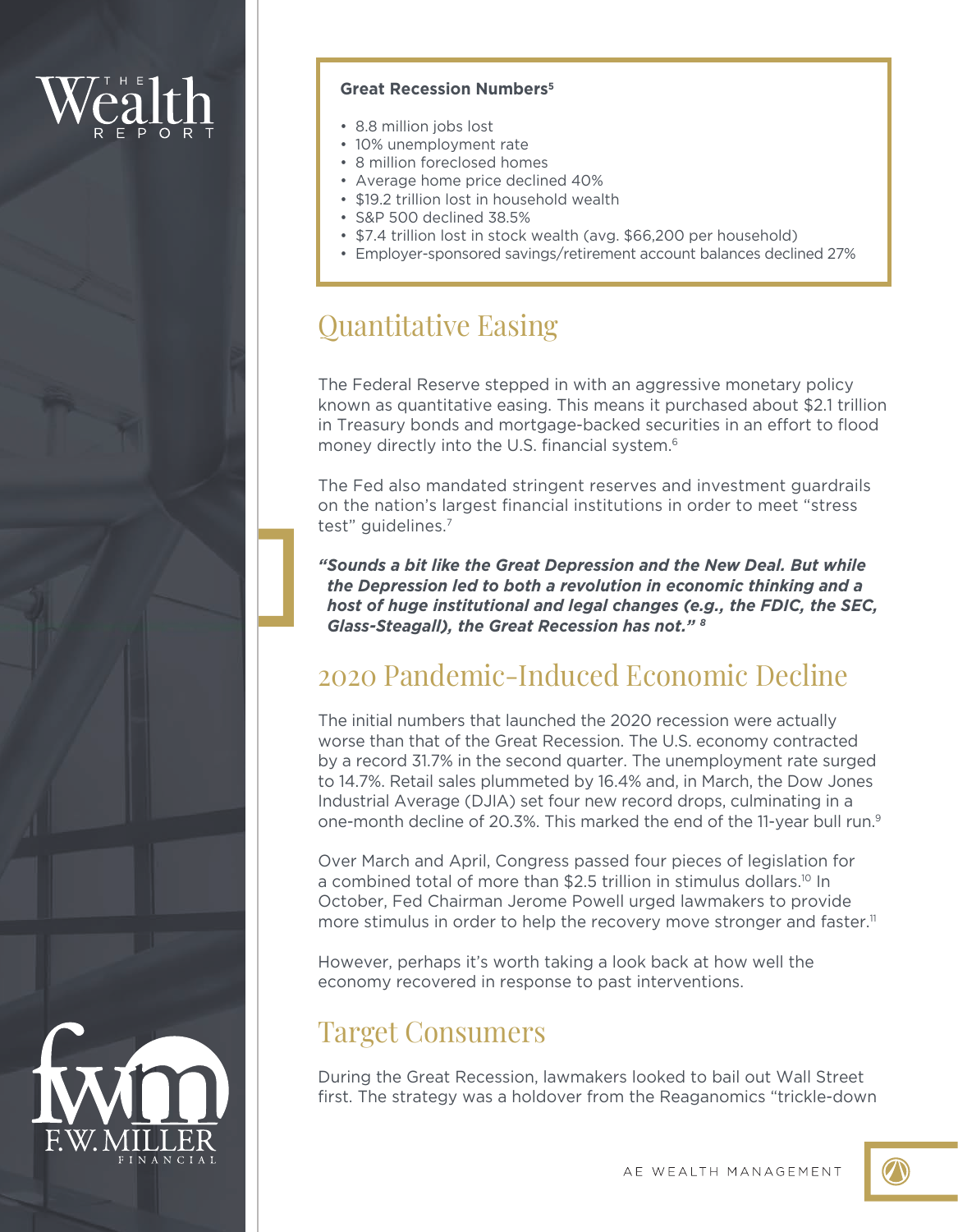theory," wherein wealthy financiers would then be able to help the masses. Except during the recession, Wall Street recovered but Main Street did not. Companies looked internally to reduce labor costs and shore up fundamentals to continue delivering value to shareholders. However, this meant jobs did not return and, as a result, homeowners struggled to get above water on their mortgages.

During the recent pandemic, one round of stimulus focused on helping consumers, with a single check for \$1,200 mailed out to the majority of adults. The second priority was to prop up small businesses hurting due to the shutdown — both through formal mandates and the ongoing loss of business from people reluctant to engage in the economy for fear of contracting the virus.

To add insult to injury, many small-business loans ended up at companies far better capitalized than Main Street mom-and-pop stores. The likes of P.F. Chang's China Bistro and TGI Fridays received Paycheck Protection Program (PPP) loans of between \$5 million and \$10 million. Meanwhile, many small-business owners who didn't meet minimum loan qualifications lost out.<sup>12</sup> Without money to keep workers on the payroll, many businesses have been forced to shut down permanently. And without income, many Americans are left with no way to pay bills or engage in spending to help grow the economy.

Moving forward, policymakers may want to consider a reverse policy, where capitalizing individual households not only helps them pay bills, stay in their homes and build wealth, but they also continue spending, which helps save jobs, contribute to tax rolls and stimulate economic growth.

# Conditional Bailouts

The PPP did incorporate one lesson from the Great Recession: placing conditions on bailout money. In 2008, many government funds were used to pay out bonuses to C-suite executives rather than save jobs. This time around, PPP loans may be forgiven if the funds are used for eligible expenses — such as maintaining payroll.

### Market Expectations

Oddly enough, one aspect of the economy that has held steady during both downturns has been the stock market. Despite initial and intermittent volatility, investors who stayed the course have been rewarded with a long-running bull market. Even now, although the bull market has officially ended, the markets continue to perform well in the wake of an uncontained virus and weak economic numbers. The main takeaway is that this is true only for well-capitalized investors who have retained employment and do not need to dip into investment assets to sustain day-to-day expenses.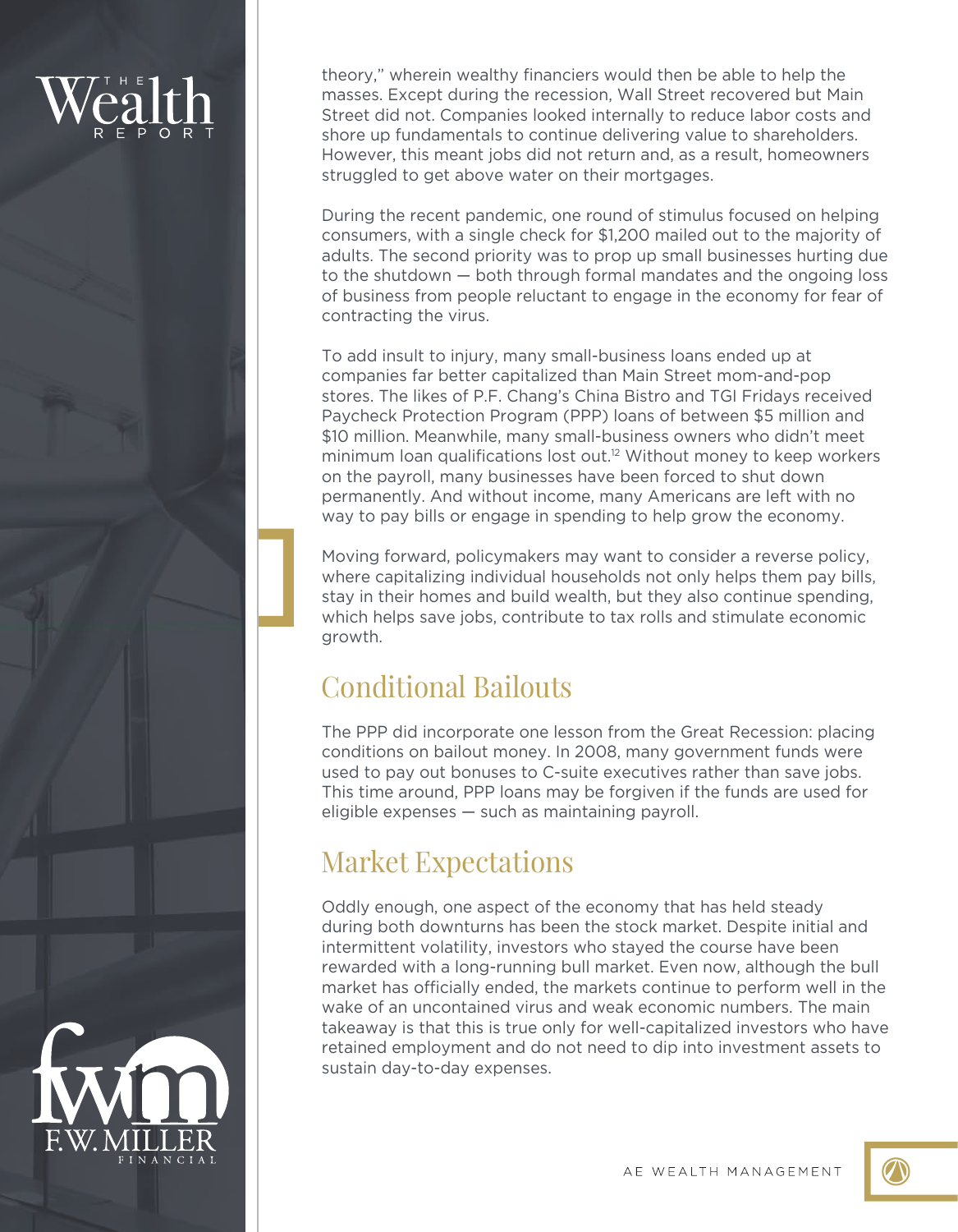Unfortunately, 45% of Americans are not invested in the stock market and do not benefit from market gains.13 This continues to exacerbate the problems related to income disparity — particularly during an economic downturn. Again, fewer people who live on secure financial footing means fewer people spending, investing and growing the economy.

### Personal Lessons

Rank-and-file investors with retirement plans should take comfort in the remarkable stock market performance of the past decade. It's important to maintain a robust, liquid savings account for emergency situations, so you don't have to withdraw from your portfolio during an unpredictable market downturn.

The key is to keep regular expenses low during both good times and bad. Fortunately, this was a hard-learned lesson from the Great Recession that has stuck with many Americans — both young and old. In fact, the personal savings rate has increased steadily since the last recession, now boasting an average of 4% for the first time since the late 1990s.<sup>14</sup>

Individual investors also have done a good job of constructing investment portfolios built to weather economic declines. This means not only diversifying across a traditional mix of stocks, bonds and other securities but also incorporating guaranteed income products such as annuities. While annuities are complex vehicles with additional rules, restrictions including limited liquidity, and in some instances fees, they do offer a stream of guaranteed income payments, and some offer contract owners the opportunity to earn interest credits based in part on the participation of an index, while not actually investing in or participating in the index. Additionally, annuities protect against loss of principal due to market fluctuations.

# Final Thoughts

Although financial crises tend to be cyclical and unavoidable, it seems to be human nature to forget the lessons we learn and repeat the same mistakes. This holds true for both policymakers and personal households. It's a good idea to keep your focus on the outcome you want to achieve. Set financial goals, build a savings and investment plan designed to keep you on track, then spend the rest of your time enjoying your life and career.

Also, don't go it alone. Financial professionals have studied and experienced these lessons along with their clients, so they've seen more financial scenarios than a single household can imagine. An experienced financial advisor can offer guidance and recommendations aimed at helping you through periodic economic declines, stock market volatility and even temporary losses of household income. After all, it's the lessons we learn that can help prevent us from making the same mistakes twice, so look to your advisor to help you through uncertain times.